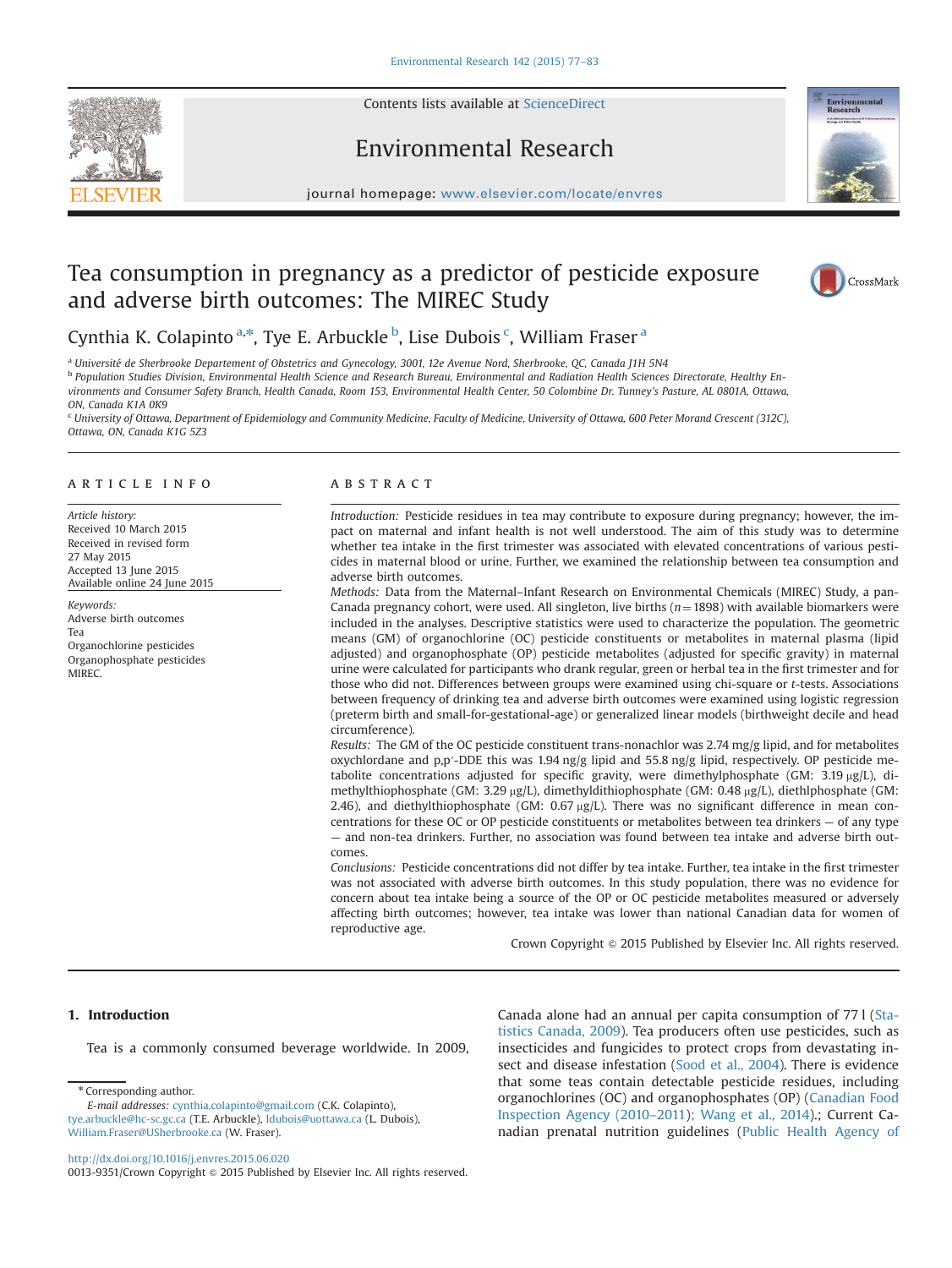[Canada, 2014\)](#page-6-0) include caffeine content and medicinal properties that may lead to adverse health benefits but do not consider pesticide concentrations in the tea.

Since 2011, maximum residue limits (MRL) – regulated limits that are based on the maximum amount of pesticide residues expected to remain on dried tea, when a pesticide is used according to label directions, that is not considered a concern for human health – were established in Canada for six pesticides in dried tea leaves: lambda-cyhalothrin, ethiprole, fepropathrin, propiconazole, spiromesifen and etoxazole [\(Health Canada, 2015;](#page-6-0) [Canadian Food Inspection Agency, 2011](#page-6-0)) A general MRL (GMRL) of 0.1 ppm for residues of pesticides is applied where a specific MRL is not established, and this is for compliance purposes, rather than based on a chemical-specific risk assessment. However, certain pesticides that may have been used in tea production, such as OC pesticides – including p,p′-dichlorodiphenyldichloroethylene (p,p ′-DDE) and hexachlorobenzene (HCB) – and OP pesticides, have been shown to cross the blood-placenta barrier, and thus may put the fetus at risk [\(Aylward et al., 2014](#page-6-0)). For example, maternal exposure to HCB has been associated with an increased risk of preterm birth (PTB). Further, p,p′-DDE has demonstrated a positive relationship with prevalence of low birth weight, small-for gestational age (SGA) and decreased head circumference, though these associations are inconsistent [\(Fenster et al., 2006;](#page-6-0) [Wolff](#page-6-0) [et al., 2007;](#page-6-0) [Eggesbo et al., 2009](#page-6-0); [Ribas-Fito et al., 2002;](#page-6-0) [Wojtyniak](#page-6-0) [et al., 2010](#page-6-0)). OP pesticide exposure in pregnant women has also been be inversely associated with gestational age and birth weight ([Rauch et al., 2012](#page-6-0)), though this association has not been consistently observed [\(Sathyanarayana et al., 2010](#page-6-0)). Further, potential associations have been made between prenatal exposure to dialkyl phosphate metabolites and poor neurobehavioural development in neonates [\(Zhang et al., 2014](#page-6-0)). Exposure to elevated levels of these potentially neurotoxic pesticides during the first trimester can be of concern, since the first trimester is a period of rapid fetal growth and development, particularly of the nervous system. Pesticide exposure may occur through various sources, for example consumption of foods that have been treated with pesticides, residing in an agricultural area where pesticides are used or personal use in gardening. Thus, it is important to assess the potential contribution of tea intake to pesticide exposure during pregnancy. To our knowledge, this is a novel examination of tea intake and pesticide exposure in a pregnancy cohort. Further, as there are other constituents and potential contaminants in tea, we aimed to determine if drinking tea was associated with adverse birth outcomes, including PTB and SGA, as has been reported in some studies ([Okubo et al., 2015](#page-6-0); [Hoyt et al., 2014](#page-6-0); [Sengpiel et al.,](#page-6-0) [2013\)](#page-6-0).

# 2. Methods

## 2.1. Study population

Data from the Canadian Maternal–Infant Research on Environmental Chemicals (MIREC) Study cohort were used for these analyses. The MIREC Study methods are outlined briefly here and in detail elsewhere [\(Arbuckle et al., 2014;](#page-6-0) [Kramer et al., 2001\)](#page-6-0). Two thousand women were recruited in the first trimester of pregnancy ( $<$  14 weeks gestation) from obstetric and prenatal clinics in ten cities across Canada, from 2008 to 2011. Eligibility criteria included having the ability to consent and to communicate in English or French; being 18 years of age or older; planning to deliver at a local hospital; and participating in the cord blood collection component of the MIREC study. Women with a medical history of major chronic disease, threatened abortion, or illicit drug use were excluded. Potential participants were provided with information on the objectives and design of the study and asked to sign the consent forms.

Questionnaires were administered during the 1st trimester visit to collect self-reported sociodemographic (i.e. maternal age, highest level of maternal education, annual household income, country of birth [Canada or other], and marital status) and behavioral (e.g. beverage consumption – including alcohol and coffee intake-and smoking) information as well as history of PTB. Prepregnancy body mass index (BMI) was calculated by dividing selfreported weight (kg) by measured height squared  $(m^2)$ . Gestational hypertension was assessed through medical chart review. The study was reviewed and approved by the Health Canada Research Ethics Board and the ethics committees at the participating hospitals and research centers across Canada.

# 2.2. Tea intake

Intake of regular, green and herbal tea was evaluated in the first trimester, as well as intake of any type of tea. Women reported their frequency of consumption in terms of number of 6 ounce cups per day, week or month. In addition to a dichotomous variable (tea drinkers or non-tea drinkers), a variable was derived to describe frequency as number of cups per week (none to  $< 1$ , 1 to  $<$  7,  $\geq$  7). Since the vast majority of participants in the "none to  $<$  1 cup/week" category reported consuming tea "never" or "less than 2 times/month" – and consuming tea in these quantities was unlikely to represent a significant exposure to the contaminants being investigated – we collapsed these categories into "none to  $<$  1 cup/week".

# 2.3. Neonatal factors

PTB was defined as a gestational age of less than 37 weeks, and included an indication of spontaneous PTB (Term, PTB or Spontaneous PTB). Gestational age was determined using ultrasound established dates where the discrepancy between early ultrasound date and date of last menstrual period exceeded 7 days. Birth weight and head circumference were abstracted from medical charts. Fetal growth was assessed using the Kramer sex-specific Canadian reference charts for birth weight for gestational age and infants were categorized as SGA where the birth weight was  $<$  10th percentile for gestational age ([Kramer et al., 2001\)](#page-6-0).

# 2.4. Pesticide analysis

Maternal blood was collected in 10-ml sterile vacutainer tubes. Within 2 h of the blood draw, the samples were centrifuged and the plasma aliquoted into smaller cryovials to be stored at  $-20$  °C until analysis. Maternal urine was collected in Nalgene $^{\circledR}$  containers (Thermo-Fisher Scientific Inc., Rochester NY, USA), aliquoted and frozen at  $-20$  °C.

Chemical analyses of maternal blood and urine were carried out by the Toxicology Laboratory, located in the Institut national de santé publique du Québec, <https://www.inspq.qc.ca/ctq/>, which is accredited by the Standards Council of Canada under ISO 17025 and CAN-P-43. The accuracy and precision of the analyses were evaluated on a regular basis through the laboratory's participation in external quality assessment programmes.

Fourteen OC pesticide metabolites α-chlordane, γ-chlordane, aldrin, cis-nonachlor, trans-nonachlor, oxychlordane, β-hexachlorocylcohexane (β-HCH), γ-hexachlorocylcohexane (γ-HCH), p,p′-dichlorodiphenyltrichloroethane (DDT), p,p′-dichlorodiphenyldichloroethylene (DDE), hexachlorobenzene (HCB), mirex, toxaphene parlar 26 (Tox 26), toxaphene parlar 50 (Tox 50) were measured in 1st trimester maternal plasma. Plasma samples were enriched with internal standards and halogenated organic compounds were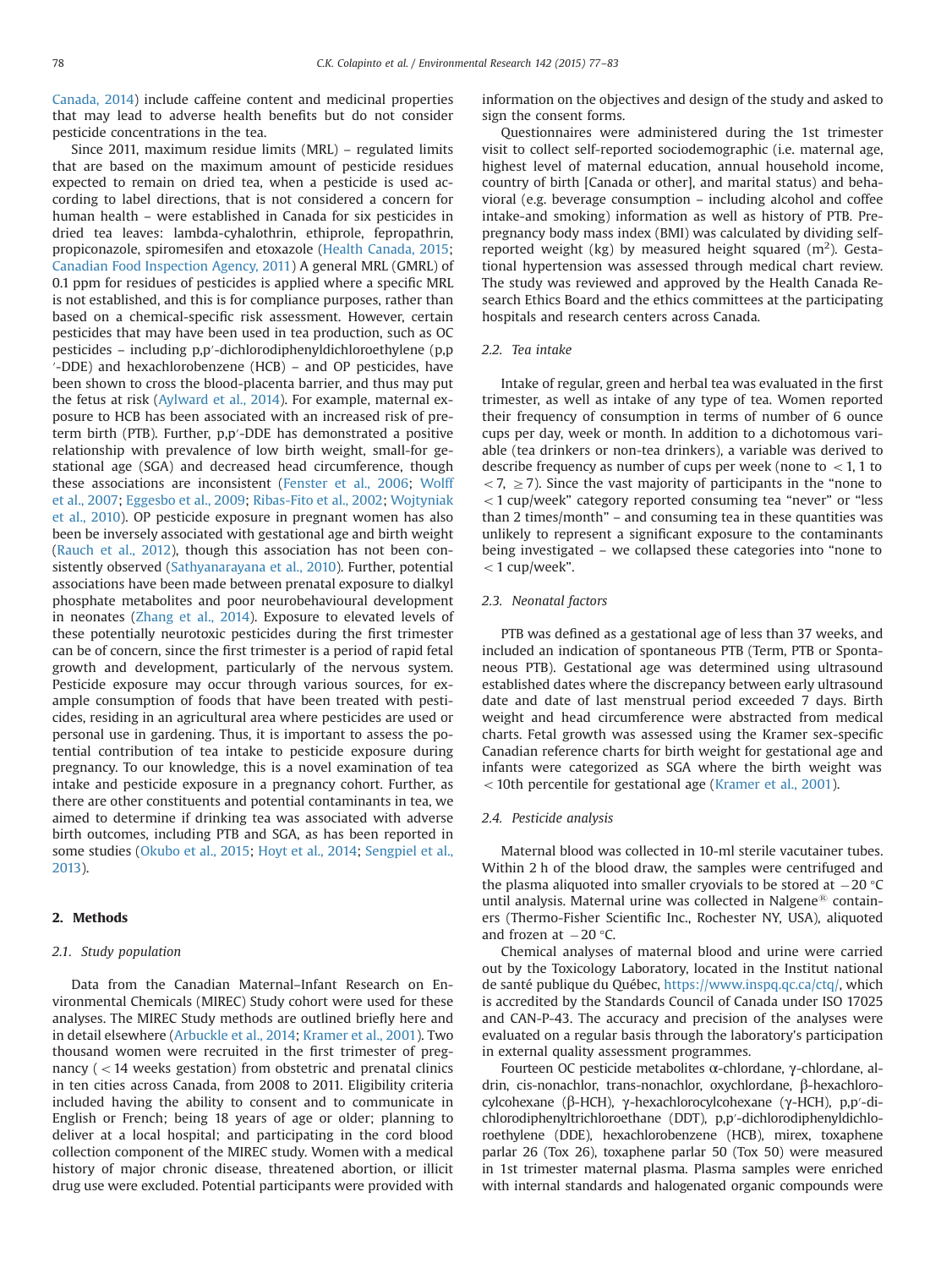retrieved by liquid–liquid extraction with a mixture of ammonium sulfate: ethanol:hexane (1:1:3). The extracts were concentrated, automatically purified on florisil column and then analyzed by gas chromatography coupled to a mass spectrometer (Agilent 6890N/ 5973 GC–MS). Measurements of ions generated after negative chemical ionization was performed in selective ion mode (SIM). The lower limits of detection ranged from 0.005 to 0.09  $\mu$ g/L, depending on the analyte. Values were adjusted for total lipids using the following formula ([pesticide concentration]/[total lipids g/L]\*1000).

Six dialkyl phosphate metabolites of OP pesticides (diethylphosphate (DEP), diethylthiophosphate (DETP), diethyldithiophosphate (DEDTP), dimethylphosphate (DMP), dimethylthiophosphate (DMTP) and dimethyldithiophosphate (DMDTP)) were measured in maternal urine from the first trimester. The urine samples were enriched with internal standards and then derivatized at 70 °C (pentafluorobenzyl bromide) for 2 h. Benzylpentafluorinated derivatives were extracted with a mixture of hexane and dichloromethane and analyzed by gas chromatography coupled with mass spectrometry (GC–MS/ MS. The solvent was then evaporated to dryness, taken up in 2 mL of dichloromethane: hexane (20:80) and analyzed for dialkylphosphate metabolites on an Agilent 6890 Network gas chromatograph (GC) (Agilent Technologies; Mississauga, Ontario, Canada) coupled to a Waters Quattro Micro GC mass spectrometer in tandem (MS/MS) (Waters; Milford, MA). Agilent 7683, tandem mass detector Water Quattro Micro GC). The measurement of ions generated was performed in MRM mode with a source in negative chemical ionization mode (NCI). Concentrations were reported in micrograms per liter (μg/ L). The limits of detection (LOD) reported were: 1.0 μg/L for DEP and DMP; 0.3 μg/L for DETP, DEDTP and DMDTP; and 0.6 μg/L for DMTP.

OP metabolites were adjusted for specific gravity using the following equation [\(Just et al., 2010](#page-6-0)):

 $Pc = Pi$   $[(SGm-1)/(SGi-1)]$ 

where Pc is the SG-adjusted metabolite concentration (ng per ml), Pi is the observed metabolite concentration, SGi is the specific gravity of the urine sample and SGm is the median SG for the cohort.

#### 2.5. Statistical analysis

Analyte results below the limits of detection, defined as results indistinguishable from zero, were counted as half the detection limit. Descriptive statistics were used to characterize the population by mean gestational age, rate of PTB–including spontaneous PTB–and SGA. Differences between groups were examined using chi-square tests for categorical and t-test for continuous variables. The geometric means (GM) of OC pesticides in maternal plasma (lipid adjusted) and OP pesticides (adjusted for specific gravity) in maternal urine were calculated for participants who drank regular, green or herbal tea in the first trimester, and for those who did not, and differences were examined using t-tests.

Since the pesticides included in the MIREC may not be the only contaminants or constituents of concern related to tea intake, we used separate logistic regression analyses to examine associations between tea intake and PTB or SGA. Further, generalized linear models were used to determine the relationship between tea intake and birthweight deciles, as well as tea intake and head circumference. Potential confounders selected a priori included maternal factors, such as age, socioeconomic status, coffee intake, body mass index and smoking status.

To limit the bias caused by a high percentage of non-detects, only those chemicals with  $>50\%$  detectable concentrations were included in the analyses.

All singleton, live births were included in the analyses ( $n=$ 1898). For descriptive analyses of pesticides concentrations, all participants with a blood or urine pesticide concentration were included. Twenty pesticide samples were excluded from the analyses as they did not have specific gravity  $(n=3)$  or a total lipid concentration ( $n=17$ ). The analyses were conducted using SAS version 9.3 software.

# 3. Results

# 3.1. Population characteristics

MIREC participants with singleton, live births are described in [Table 1.](#page-3-0) The majority of the women were Canadian born (81%), 30 years of age or older (69%), non-smokers (94%), first pregnancy (71%) and with an annual household income of  $>$  \$50,000 (82%). Prior PTB was reported for 7% of the participants and  $<$  5% had gestational hypertension prior to or at delivery. Overall, mean gestational age was 38.9 weeks. Gestational age was significantly lower in women who were  $\geq$  35 years of age, in comparison with 30–34 years of age; in their first pregnancy; college educated in comparison with graduate degree; obese, in comparison with normal weight; alcohol consumption less than once per week in comparison to once or more per week; gestational hypertension prior to or at delivery; and those with prior PTB. The rate of PTB was 6.1%, and was higher among obese participants as compared to normal weight, those with gestational hypertension – prior to or at delivery – and prior PTB. Overall, 5.6% of participants delivered an SGA infant, and this rate was higher among multiparae, normal weight participants and those with gestational hypertension prior to or at delivery.

Only 21% of all women in the study reported consuming any type of tea in the first trimester, with less than 1% of tea-drinking women reported consuming all three types of tea and 15% reported drinking two types of tea (data not shown). Approximately 5% of women consumed seven or more cups of tea per week. A significantly higher proportion of any type of tea drinker, as well as green tea drinkers, were not Canadian born. Compared to women  $\langle 29 \rangle$  years of age, more women  $\geq 35$  reported drinking herbal tea in the first trimester.

#### 3.2. Organochlorine pesticide constituent and metabolites

Lipid-adjusted maternal plasma concentrations of OC pesticide constituents and metabolites are presented in [Table 2.](#page-4-0) Aldrin, α-chlordane, γ-chlordane, cis-nonachlor, γ-HCH, p,p′-Dichlorodi phenyltrichloroethane, HCB, Mirex, Tox 26 and Tox 50 had detectable concentrations in less than 50% of samples, thus differences between tea drinkers and non-tea drinkers could not be analysed. The GMs for the measurable pesticide constituent transnonachlor was 2.74 ng/g lipid; and for measurable pesticide metabolites the GM was 1.94 ng/g lipid for oxychlordane; and 55.8 ng/g lipid for p,p′-DDE. There was no difference between tea drinkers and non-tea drinkers for these three pesticide metabolites [\(Table 3](#page-4-0)). To determine the impact of substituting the LOD/2 for results below the limit of detection, we ran a sensitivity analysis that tested using the detection limit or zero in place of results below the limit of detection and the results were unchanged.

# 3.3. Organophosphate pesticide metabolites

OP pesticide metabolites, adjusted for specific gravity, with detectible concentrations were DMP (GM:  $3.19 \mu g/L$ ,  $> 79\%$  detected), DMTP (GM:  $3.29 \mu g/L$ ,  $> 80\%$  detected), DMDTP (GM: 0.48  $\mu$ g/L, > 51% detected), DEP (GM: 2.46  $\mu$ g/L, > 77% detected), and DETP (GM:  $0.67 \mu g/L$ ,  $> 85\%$  detected [\(Table 2\)](#page-4-0)). The percentage of samples with no detectable diethyldithiophosphate was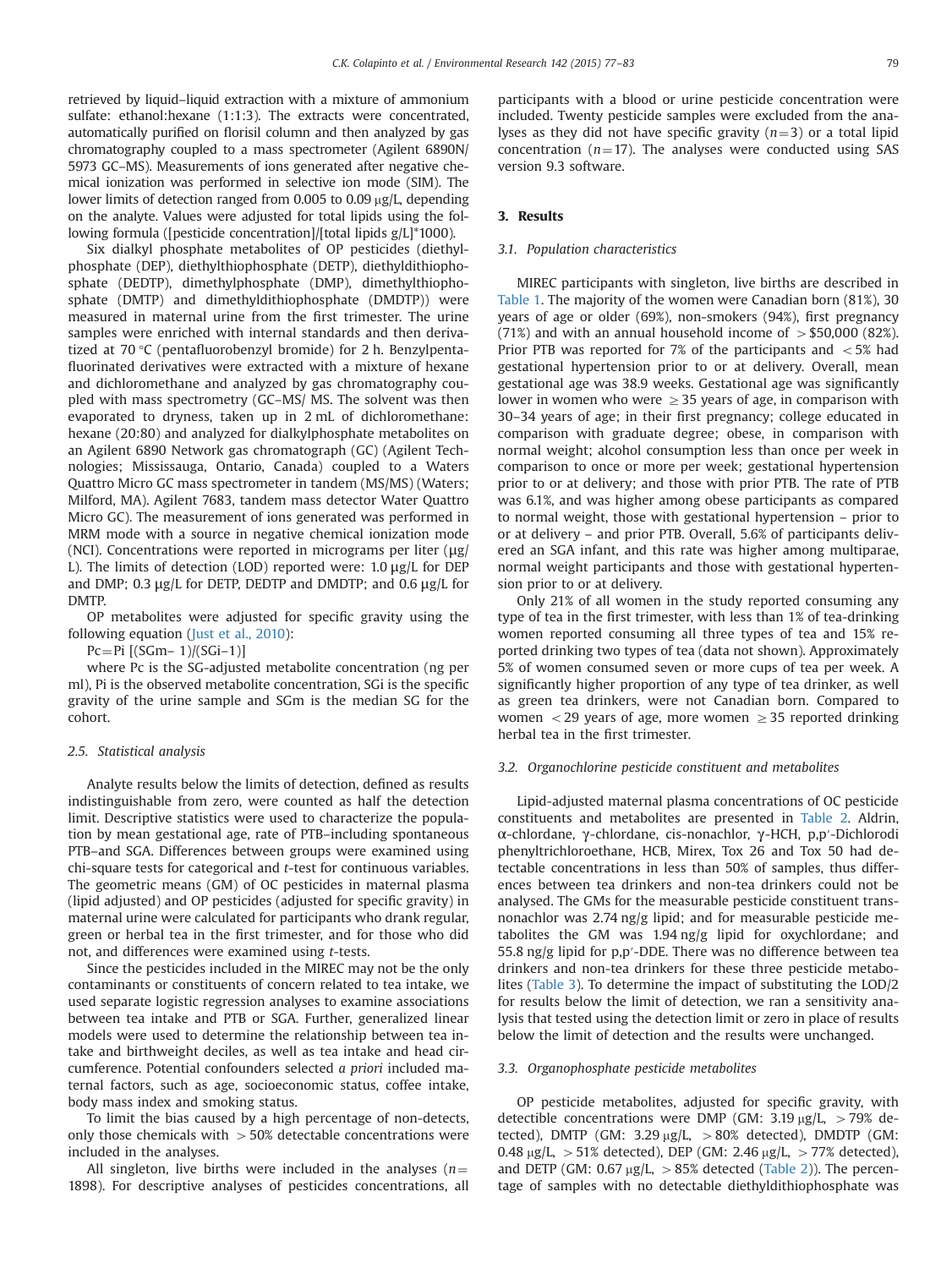## <span id="page-3-0"></span>Table 1

Characteristics of the MIREC Cohort participants with Singleton, live births  $(n=1898^*)$ , gestational age, rate of preterm births and SGA, MIREC, Canada, 2008– 2011.

|                                        | N(%)          | Mean gesta-<br>tional age<br>(weeks) | Rate<br>of PTB<br>$(\%)$ | Rate of sponta-<br>neous PTB (% of<br>PTB) | Rate of<br>SGA<br>$(\%)$ |
|----------------------------------------|---------------|--------------------------------------|--------------------------|--------------------------------------------|--------------------------|
| Overall                                | 1898          | 38.9                                 | 6.1                      | 66.4                                       | 5.7                      |
| Maternal age (years)                   |               |                                      |                          |                                            |                          |
| < 20                                   | 12(0.6)       | 38.3                                 | 8.3                      | 100                                        | 16.7                     |
| $20 - 24$                              | 122(6.4)      | 38.7                                 | 7.4                      | 44.4                                       | 5.7                      |
| $25 - 29$                              | 450           | 39.2                                 | 4.0                      | 72.2                                       | 6.2                      |
|                                        | (23.7)        |                                      |                          |                                            |                          |
| $30 - 34$                              | 672           | 39.0 <sup>a</sup>                    | 5.7                      | 84.2                                       | 5.1                      |
| $\geq$ 35                              | (35.4)<br>642 | 38.7 <sup>b</sup>                    | 7.8                      | 55.1                                       | 5.9                      |
|                                        | (33.8)        |                                      |                          |                                            |                          |
| Maternal country of birth              |               |                                      |                          |                                            |                          |
| Canada                                 | 1550          | 38.9                                 | 5.9                      | 64.8                                       | 5.4                      |
|                                        | (81.1)        |                                      |                          |                                            |                          |
| Other                                  | 358<br>(18.9) | 38.8                                 | 6.7                      | 75.0                                       | 7.0                      |
|                                        |               |                                      |                          |                                            |                          |
| First pregnancy<br>Yes                 | 1356          | 38.8 <sup>a</sup>                    | 6.1                      | 66.7                                       | 4.8 <sup>a</sup>         |
|                                        | (71.4)        |                                      |                          |                                            |                          |
| No                                     | 542<br>(28.6) | 39.2 <sup>b</sup>                    | 6.1                      | 67.1                                       | 7.9 <sup>b</sup>         |
|                                        |               |                                      |                          |                                            |                          |
| Marital status                         |               |                                      |                          |                                            |                          |
| Single                                 | 80 (4.2)      | 38.8                                 | 7.5                      | 66.7                                       | 11.3                     |
| Married or                             | 1808          | 38.9                                 | 6.0                      | 66.7                                       | 5.5                      |
| common law                             | (95.3)        |                                      |                          |                                            |                          |
| Divorced or<br>widowed                 | 10(0.5)       | 38.7                                 | 10.0                     | 100                                        | 0                        |
| Maternal education                     |               |                                      |                          |                                            |                          |
| Less than                              | 165(8.7)      | 38.8                                 | 6.7                      | 63.6                                       | 9.1                      |
| college                                |               |                                      |                          |                                            |                          |
| College                                | 551           | 38.7 <sup>b</sup>                    | 7.4                      | 67.5                                       | 4.4                      |
| educated                               | (29.0)        |                                      |                          |                                            |                          |
| Completed                              | 698           | 39.1                                 | 5.3                      | 64.9                                       | 5.3                      |
| university                             | (36.8)        |                                      |                          |                                            |                          |
| Graduate<br>degree                     | 484<br>(25.5) | 39.0 <sup>a</sup>                    | 5.6                      | 70.4                                       | 6.8                      |
|                                        |               |                                      |                          |                                            |                          |
| Household income (\$)                  |               |                                      |                          |                                            |                          |
| $\leq 50,000$                          | 328           | 38.8                                 | 6.7                      | 54.5                                       | 6.7                      |
|                                        | (18.1)        |                                      |                          |                                            |                          |
| $50,001 -$                             | 761           | 38.9                                 | 6.3                      | 68.8                                       | 5.5                      |
| 100,000                                | (42.0)        | 38.9                                 |                          | 68.4                                       |                          |
| >100,000                               | 721<br>(39.8) |                                      | 5.3                      |                                            | 5.1                      |
|                                        |               |                                      |                          |                                            |                          |
| Maternal pre-pregnancy body mass index |               |                                      |                          |                                            |                          |
| < 18.5                                 | 49(2.8)       | 38.8                                 | 4.1                      | 100                                        | 12.2                     |
| $18.5 - 24.9$                          | 1069          | 39.1 <sup>a</sup>                    | 4.9 <sup>a</sup>         | 75.0                                       | 6.4 <sup>a</sup>         |
|                                        | (60.8)        |                                      |                          |                                            | 3.2 <sup>b</sup>         |
| $25 - 29.9$                            | 381<br>(21.7) | 38.9                                 | 5.2                      | 65.0                                       |                          |
| $\geq 30$                              | 258           | 38.3 <sup>b</sup>                    | 13.2 <sup>b</sup>        | 51.5                                       | 5.4                      |
|                                        | (14.7)        |                                      |                          |                                            |                          |
| Smoking in first trimester             |               |                                      |                          |                                            |                          |
| Daily                                  | 85            |                                      | 5.9                      | 80.0                                       | 11.8                     |
| Occasionally                           | (4.5)<br>27   | 38.7                                 | 3.7                      | 100                                        | 7.4                      |
|                                        | (1.4)         | 39.0                                 |                          |                                            |                          |
| Not at all                             | 1786          |                                      | 6.2                      | 67.0                                       | 5.4                      |
|                                        | (94.1)        | 38.9                                 |                          |                                            |                          |

|  |  | <b>Table 1</b> (continued) |  |
|--|--|----------------------------|--|
|--|--|----------------------------|--|

|                                         | N(%)   | Mean gesta-<br>tional age<br>(weeks)         | Rate<br>of PTB<br>$(\%)$ | Rate of sponta-<br>neous PTB (% of<br>PTB) | Rate of<br><b>SGA</b><br>(%) |
|-----------------------------------------|--------|----------------------------------------------|--------------------------|--------------------------------------------|------------------------------|
| Alcohol in first trimester of pregnancy |        |                                              |                          |                                            |                              |
| Once/wk or                              | 62     |                                              | 4.8                      | 66.7                                       | 4.8                          |
| more                                    | (3.3)  | 39.2 <sup>b</sup>                            |                          |                                            |                              |
| Less than                               | 1836   |                                              | 6.2                      | 67.0                                       | 5.8                          |
| once/wk                                 | (96.7) | 38.9 <sup>a</sup>                            |                          |                                            |                              |
|                                         |        | Gestational hypertension (prior to delivery) |                          |                                            |                              |
| Yes                                     | 89     |                                              | 24.7 <sup>b</sup>        | 25.0                                       | 11.2 <sup>b</sup>            |
|                                         | (4.9)  | 37.6 <sup>b</sup>                            |                          |                                            |                              |
| N <sub>o</sub>                          | 1746   |                                              | 5.2 <sup>a</sup>         | 76.7                                       | 5.5 <sup>a</sup>             |
|                                         | (95.1) | 39.0 <sup>a</sup>                            |                          |                                            |                              |
| Gestational hypertension (at delivery)  |        |                                              |                          |                                            |                              |
| Yes                                     | 81     |                                              | 16.0 <sup>b</sup>        | 30.8                                       | 9.9 <sup>b</sup>             |
|                                         | (4.4)  | 38.0 <sup>b</sup>                            |                          |                                            |                              |
| N <sub>o</sub>                          | 1756   |                                              | 5.8 <sup>a</sup>         | 71.3                                       | 5.7 <sup>a</sup>             |
|                                         | (95.6) | 39.0 <sup>a</sup>                            |                          |                                            |                              |
| Prior PTB                               |        |                                              |                          |                                            |                              |
| Yes                                     | 128    |                                              | 17.2 <sup>b</sup>        | 63.6                                       | 2.3                          |
|                                         | (6.7)  | 37.6 <sup>b</sup>                            |                          |                                            |                              |
| N <sub>o</sub>                          | 1770   | 39.0 <sup>a</sup>                            | 5.3 <sup>a</sup>         | 67.7                                       | 6.0                          |
|                                         | (93.3) |                                              |                          |                                            |                              |

Note: Missing data not shown, 7.4% of sample for maternal pre-pregnancy BMI. \*Excluded all multiple births and not born alive  $(n=69)$ .

<sup>a</sup> Reference.

 $<sup>b</sup>$  Significant difference ( $p < 0.05$ ).</sup>

98%. No significant differences in concentrations of these OP pesticide metabolites were found between tea and non-tea drinkers ([Table 3](#page-4-0)). Sensitivity analysis that tested using the detection limit or zero in place of results below the limit of detection did not change the results.

## 3.4. Tea and adverse birth outcomes

No significant association was found between consuming tea and the risk of preterm birth, spontaneous preterm birth or SGA ([Table 4](#page-5-0)). Small sample sizes precluded the examination of risks by type of tea (black, green or herbal). Similarly, no associations were found between tea intake and birth weight or head circumference (data not shown).

## 4. Discussion

This study found no evidence of an association between drinking tea (regular, green or herbal) in the first trimester of pregnancy and elevated mean concentrations of certain OC or OP pesticides. Further, a relationship was not established between tea intake in the first trimester and several birth outcomes (i.e. PTB, SGA, birth weight or head circumference).

Among a 2008 nationally-representative sample of women in the general Canadian population, approximately 30% of 1–30 year olds and 35% of 31–50 year olds reported tea consumption, and those who consumed tea reported an average daily intake of approximately 2 cups [\(Garriguet, 2008\)](#page-6-0). Only 21% of the pregnant women in this study reported consuming any type of tea in the first trimester, with 5% reporting a frequency of  $\geq$  7 cups per week. The largest proportions of tea drinkers were not born in Canada. Recent figures from 2013 estimate that Canadians drink an average of 8.3 cups of tea per week ([Tea Association of Canada,](#page-6-0) [2014\)](#page-6-0). The demographics of the study population and possible changes in tea consumption with pregnancy may explain the lower rates of tea intake in our study.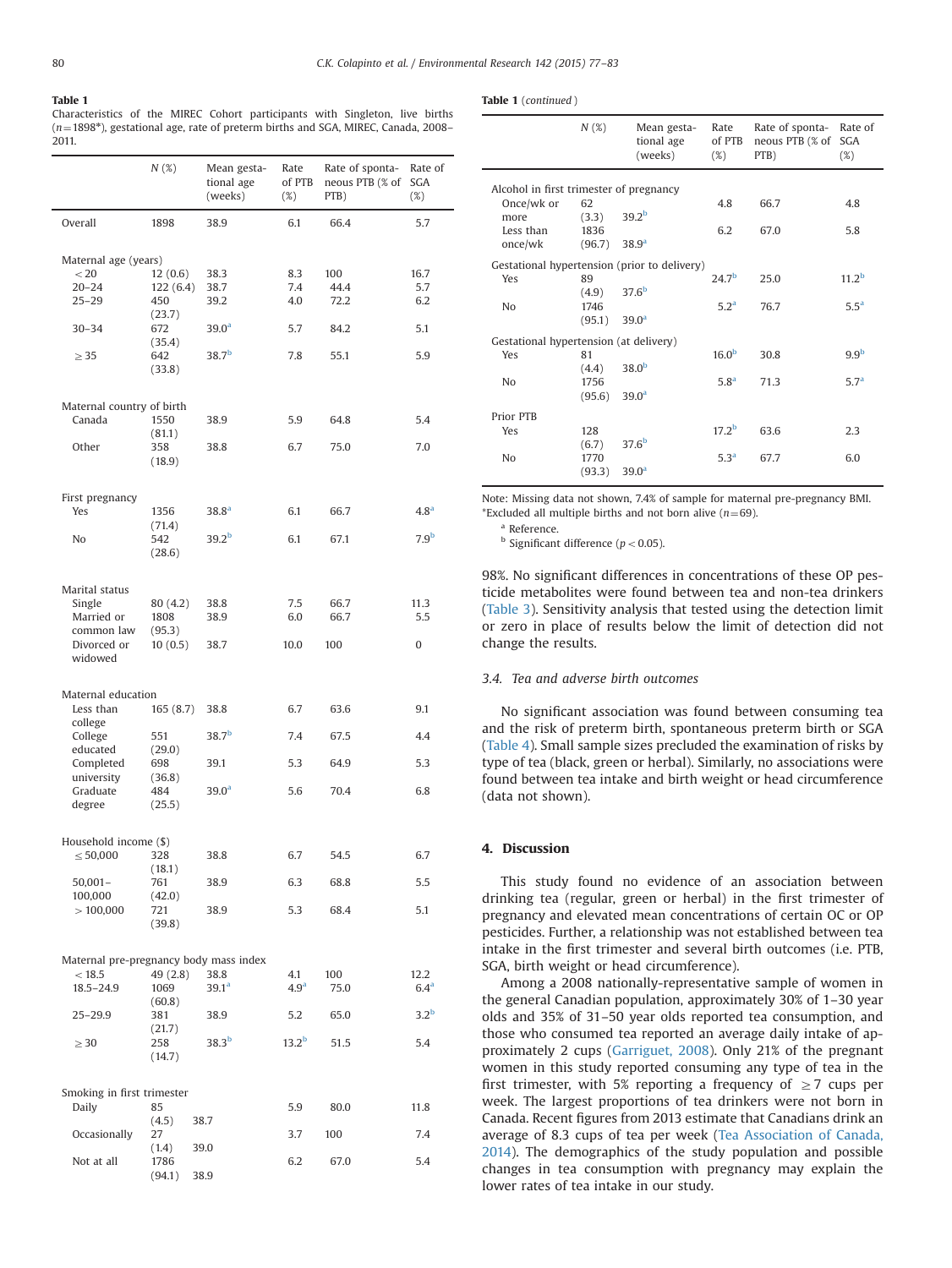#### <span id="page-4-0"></span>Table 2

Detection and Concentration of lipid-adjusted organochlorine pesticide constituents or metabolites in maternal plasma and specific gravity-adjusted organophosphate pesticide metabolites in maternal urine in MIREC participants with singleton live births, Canada, 2008–2011.

|                                                              | $\boldsymbol{N}$ | $\%$ < LOD <sup>a</sup> | Geometric mean, ng/g lipid | Percentiles, ng/g lipid  |                          |                          |                          |       |
|--------------------------------------------------------------|------------------|-------------------------|----------------------------|--------------------------|--------------------------|--------------------------|--------------------------|-------|
|                                                              |                  |                         |                            | 25th                     | 50th                     | 75th                     | 95th                     | 99th  |
| Type of organochlorine pesticide constituents or metabolites |                  |                         |                            |                          |                          |                          |                          |       |
| Aldrin                                                       | 1854             | 88                      | $< 0.025^{\rm b}$          |                          |                          |                          |                          |       |
| alpha-Chlordane                                              | 1842             | 100                     | $< 0.005^{\rm b}$          |                          |                          |                          |                          |       |
| gamma-Chlordane                                              | 1851             | 100                     | $< 0.005^{\rm b}$          |                          | $\overline{\phantom{0}}$ | $\overline{\phantom{0}}$ |                          |       |
| cis-Nonachlor                                                | 1852             | 89                      | $< 0.0025^{\rm b}$         |                          |                          |                          |                          |       |
| trans-Nonachlor                                              | 1852             | 16                      | 2.74                       | 1.92                     | 2.89                     | 4.22                     | 7.34                     | 13.0  |
| Oxychlordane                                                 | 1851             | 8                       | 1.94                       | 1.43                     | 2.09                     | 2.90                     | 4.60                     | 6.88  |
| gamma -Hexachlorocylcohexane                                 | 1852             | 100                     | $< 0.005^{\circ}$          |                          | $\overline{\phantom{0}}$ |                          | -                        |       |
| p,p'-Dichlorodiphenyltrichloroethane                         | 1853             | 96                      | $< 0.025^{\rm b}$          | $\overline{\phantom{0}}$ | $\overline{\phantom{0}}$ | $\overline{\phantom{0}}$ | $\overline{\phantom{0}}$ | -     |
| p,p'-Dichlorodiphenyldichloroethylene                        | 1853             | 10                      | 56.0                       | 33.8                     | 48.3                     | 77.3                     | 263.2                    | 176.5 |
| Hexachlorobenzene                                            | 1852             | 70                      | $< 0.04^{\rm b}$           |                          | -                        |                          | $\overline{\phantom{0}}$ |       |
| Mirex                                                        | 1852             | 92                      | $< 0.005^{\rm b}$          |                          |                          |                          |                          |       |
| Toxaphene parlar 26                                          | 1852             | 97                      | $< 0.0025^{\rm b}$         |                          | $\overline{\phantom{0}}$ |                          |                          |       |
| Toxaphene parlar 50                                          | 1852             | 87                      | $< 0.0025^{\rm b}$         |                          | $\overline{\phantom{0}}$ |                          |                          |       |
|                                                              |                  |                         | Geometric mean, µg/L       | Percentiles, µg/L        |                          |                          |                          |       |
| Type of organophosphate pesticide metabolite                 |                  |                         |                            |                          |                          |                          |                          |       |
| Dimethylphosphate                                            | 1850             | 21                      | 3.19                       | 1.63                     | 3.25                     | 6.27                     | 16.9                     | 32.5  |
| Dimethylthiophosphate                                        | 1848             | 20                      | 3.29                       | 1.21                     | 3.43                     | 8.67                     | 32.2                     | 68.3  |
| Dimethyldithiophosphate                                      | 1851             | 49                      | 0.48                       | 0.20                     | 0.39                     | 0.98                     | 5.03                     | 14.1  |
| Diethylphosphate                                             | 1851             | 23                      | 2.46                       | 1.37                     | 2.38                     | 4.23                     | 9.97                     | 21.3  |
| Diethylthiophosphate                                         | 1849             | 15                      | 0.67                       | 0.35                     | 0.65                     | 1.18                     | 3.52                     | 8.13  |
| Diethyldithiophosphate                                       | 1851             | 98                      | $< 0.15^{\rm b}$           |                          |                          |                          |                          |       |

<sup>a</sup> LOD: <0.01 µg/L for Aldrin, alpha-chlordane, trans-Nonachlor, gamma-Hexachlorocyclohexane, mirex; <0.05 µg/L p,p'-Dichlorodiphenyltrichloroethane; <0.09 µg/L p,p'-Dichlorodiphenyldichloroethylene; <0.04 µg/L hexachorobenzene; <0.005 µg/L for gamma-chlordane, cis-Nonachlor, oxychlordane, Toxaphene parlar 26, Toxaphene parlar 50; <1 Dimethylphosphate, Diethylphosphate; <0.6 µg/L Dimethylthiophosphate, Diethylthiophosphate; <0.3 µg/L Dimethyldithiophosphate, Diethyldithiophosphate.

 $b$  Geometric mean and percentiles not calculated because detection frequency is  $<$  50%

The percentage of samples with no detectable lipid-adjusted OC pesticides studied in MIREC participants were similar to females 20 to 39 years of age in the 2007–2009 Canadian Health Measures Survey (CHMS) ([Health Canada \(2007](#page-6-0)–2009)) for transnonachlor (MIREC: 16% vs. CHMS: 19%) and oxychlordane (MIREC: 8% vs. CHMS: 8%), but higher for p,p′-DDE (MIREC: 10% vs. CHMS: 0.7%). The lipid-adjusted GMs for oxychlordane and trans-nonachlor for women aged 20–39 years in the 2007–2009 CHMS were 2.31  $\mu$ g/kg lipid and 3.07  $\mu$ g/kg lipid, respectively, which is similar to the findings for MIREC participants ([Table 5](#page-5-0)). However, p,p′-DDE – an indicator of long-term historical exposure to DDT – differed with a GM of 102.15  $\mu$ g/kg lipid, which is almost double that of our MIREC participants. Lower concentrations of certain pesticides in pregnant women is consistent with other studies, for example, using data from the 2003–2004 NHANES, it was demonstrated that mean concentrations of lipid-adjusted p,p′-DDE were lower in pregnant versus non-pregnant women (140.39 ng/g lipid and 151.04 ng/g lipid, respectively), which may be due to transfer to the fetus and excretion in breast milk ([Woodruff et al., 2011\)](#page-6-0). Comparing levels of OP pesticides for MIREC participants with those of females 20–39 years of age from the CHMS (2007–2009), MIREC participants had a lower prevalence of DMDTP samples below the limit of detection (MIREC: 20% vs. CHMS: 66%) but a higher prevalence of DEDTP samples below the limit of detection

#### Table 3

Geometric mean concentrations of organochlorine pesticide constituents or metabolites in maternal plasma and organophosphate pesticide metabolites in maternal urine by tea intake in the first trimester in MIREC participants, Canada, 2009–2012.

|                                                              | Regular tea                                                   |                                                                                                                                                     | Green tea                                                   |                                                                         | Herbal tea                                               |                               | Any Tea                                                    |                               |
|--------------------------------------------------------------|---------------------------------------------------------------|-----------------------------------------------------------------------------------------------------------------------------------------------------|-------------------------------------------------------------|-------------------------------------------------------------------------|----------------------------------------------------------|-------------------------------|------------------------------------------------------------|-------------------------------|
| $N(\%)$                                                      | Yes<br>280 (14.8)<br>Geometric mean ng/g lipid (95%<br>$CI$ ) | No.<br>1618 (85.3)                                                                                                                                  | Yes<br>113(6.0)<br>Geometric mean ng/g lipid (95%<br>$CI$ ) | No.<br>1785 (94.1)                                                      | Yes<br>68 (3.6)<br>Geometric mean ng/g lipid (95%<br>CI) | N <sub>0</sub><br>1830 (96.4) | Yes<br>398 (21.0)<br>Geometric mean ng/g lipid (95%<br>CI) | N <sub>0</sub><br>1500 (79.0) |
| Type of organochlorine pesticide constituents or metabolites |                                                               |                                                                                                                                                     |                                                             |                                                                         |                                                          |                               |                                                            |                               |
| trans-Nonachlor                                              |                                                               | 2.77 (2.55, 3.01) 2.73 (2.64, 2.82)                                                                                                                 |                                                             | 2.96 (2.58, 3.38) 2.72 (2.64, 2.81) 3.09 (2.57, 3.72)                   |                                                          | 2.72 (2.64, 2.81)             | 2.78 (2.59, 2.98)                                          | 2.72(2.63, 2.81)              |
| Oxychlordane                                                 | 1.92(1.77, 2.07)                                              | 1.94 (1.88, 2.00)                                                                                                                                   | 1.98 (1.75, 2.23)                                           | 1.93 (1.88, 1.99) 2.10 (1.74, 2.54) 1.93 (1.87, 1.98)                   |                                                          |                               | 1.92(1.80, 2.05)                                           | 1.94(1.88, 2.00)              |
| p,p'-DDE                                                     |                                                               | 57.7 (52.5, 63.3) 55.7 (53.5, 58.1)                                                                                                                 |                                                             | 59.6 (51.5, 68.9) 55.8 (53.7, 58.0) 62.6 (52.5, 74.7) 55.8 (53.7, 58.0) |                                                          |                               | 57.8 (53.5, 62.5)                                          | 57.8 (53.2, 58.0)             |
| Type of organophosphate pesticide metabolites                |                                                               |                                                                                                                                                     |                                                             |                                                                         |                                                          |                               |                                                            |                               |
| Dimethylphosphate                                            |                                                               | 3.15 (2.82, 3.52) 3.20 (3.04, 3.36) 3.73 (3.07, 3.31) 3.16 (3.01, 3.31) 3.44 (2.68, 4.42) 3.18 (3.04, 3.33) 3.25 (2.95, 3.57) 3.17 (3.02, 3.34)     |                                                             |                                                                         |                                                          |                               |                                                            |                               |
| DimethylTP                                                   |                                                               | 3.01 (2.55, 3.56) 3.35 (3.13, 3.59) 3.99 (3.07, 5.19) 3.26 (3.05, 3.48) 3.99 (2.88, 5.53) 3.28 (3.07, 3.49) 3.20 (2.78, 3.67) 3.33 (3.10, 3.57)     |                                                             |                                                                         |                                                          |                               |                                                            |                               |
| DimethylDTP                                                  |                                                               | 0.49 (0.46, 0.51) 0.49 (0.46, 0.52) 0.55 (0.43, 0.71) 0.48 (0.45, 0.51) 0.52 (0.39, 0.69) 0.48 (0.46, 0.51) 0.45 (0.40, 0.51) 0.49 (0.46, 0.52)     |                                                             |                                                                         |                                                          |                               |                                                            |                               |
| Diethylphosphate                                             |                                                               | 2.33 (2.10, 2.58) 2.49 (2.39, 2.60) 2.43 (2.04, 2.88) 2.47 (2.37, 2.57) 2.44 (2.02, 2.94) 2.46 (2.37, 2.57) 2.33 (2.13, 2.54)                       |                                                             |                                                                         |                                                          |                               |                                                            | 2.50 (2.39, 2.61)             |
| Diethylthiophosphate                                         |                                                               | $0.66$ (0.59, 0.74) $0.67$ (0.64, 0.70) 0.73 (0.61, 0.88) 0.66 (0.64, 0.69) 0.62 (0.49, 0.79) 0.67 (0.64, 0.70) 0.65 (0.59, 0.72) 0.67 (0.64, 0.71) |                                                             |                                                                         |                                                          |                               |                                                            |                               |

NOTE: Only including pesticides with at least 50% > LOD; p,p'-DDE=Dichlorodiphenyldichloroethylene; DimethylTP=Dimethylthiophosphate; DimethylDTP=Dimethyldithiophosphate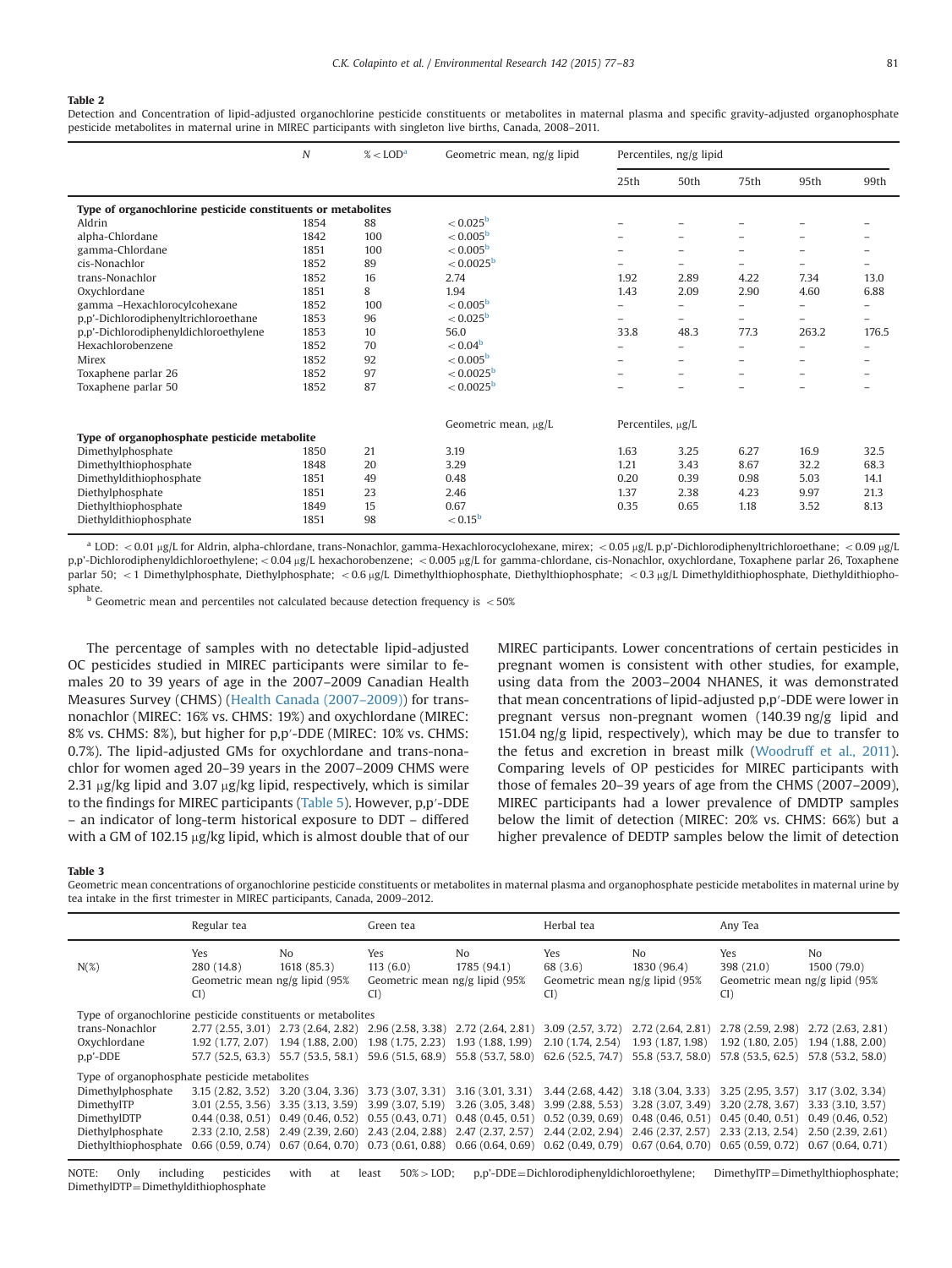<span id="page-5-0"></span>Table 4 Dose-response analyses of tea consumption in first trimester and the risk of preterm birth or SGA.

|                                   | No PTB                       | <b>PTB</b>              | Crude OR                        | Adjusted <sup>†</sup> OR             |
|-----------------------------------|------------------------------|-------------------------|---------------------------------|--------------------------------------|
| All tea (cups <sup>*</sup> /week) | $(n=1635)$                   | $(n=116)$               | (95% CI)                        | (95% CI)                             |
| None to<br>< 1                    | 1286                         | 92                      | 1                               | 1                                    |
| >1                                | 349                          | 24                      | 1.04(0.65,<br>1.66)             | 0.99(0.61,<br>1.61)                  |
|                                   | No spontaneous<br><b>PTB</b> | Spontaneous PTB         | Crude OR                        | Adjusted <sup>†</sup> OR             |
|                                   | $(n=1633)$                   | $(n=77)$                | $(95\% \text{ CI})$             | (95% CI)                             |
| All tea (cups <sup>*</sup> /week) |                              |                         |                                 |                                      |
| None to<br>< 1                    | 1284                         | 62                      | 1                               | 1                                    |
| >1                                | 349                          | 15                      | 1.12(0.63,<br>2.00)             | 1.08(0.59,<br>1.98)                  |
|                                   | No SGA<br>$(n=1634)$         | <b>SGA</b><br>$(n=109)$ | Crude OR<br>$(95\% \text{ CI})$ | Adjusted <sup>†</sup> OR<br>(95% CI) |
| All tea (cups <sup>*</sup> /week) |                              |                         |                                 |                                      |
| None to<br>< 1                    | 1285                         | 91                      | 1                               | 1                                    |
| $\geq 1$                          | 349                          | 18                      | 1.37 (0.82,<br>(2.30)           | 1.43(0.83,<br>2.46)                  |

NOTE: The reference group for each outcome does not include the other two outcomes examined in this table (e.g. no PTB does not include SGA or spontaneous PTB).

Defined in questionnaire as 6 ounces.

† Model adjusted for maternal age, country of birth, maternal pre-pregnancy body mass index, household income, highest level of education, coffee intake and smoking in the first trimester.

#### Table 5

Comparison of adjusted geometric mean concentrations of certain organochlorine and organophosphate pesticides from MIREC (2008–2011) and CHMS (2007–2009) females 20–39 years of age.

| Type of pesticide     | <b>MIREC</b>     | <b>CHMS</b>          |
|-----------------------|------------------|----------------------|
|                       | $\mu$ g/kg lipid | $\mu$ g/kg lipid     |
| Oxychlordane          | 1.94             | 2.31                 |
| Trans-Nonachlor       | 2.74             | 3.07                 |
| p, p'-DDE             | 56.0             | 102                  |
|                       | $\mu$ g/L        | $\mu$ g/g creatinine |
| Dimethylphosphate     | 3.19             | 3.82                 |
| Dimethylthiophosphate | 3.29             | 2.46                 |
| Diethylphosphate      | 2.46             | 2.99                 |

NOTE: CHMS=Canadian Health Measures Survey; p,p'-DDE=Dichlorodiphenyldichloroethylene

(MIREC: 98% vs. CHMS: 64%) [\(Health Canada \(2007](#page-6-0)–2009)). GMs for MIREC participants for the OP pesticides were similar to women in this sub-group of the Canadian population for DMP and DEP, but slightly higher for DMTP, with a GM of 3.29  $\mu$ g/L in MIREC and 2.46  $\mu$ g/L for the Canadian population.

Our findings did not support the hypothesis that tea drinkers would have significantly higher exposure to OC or OP pesticides, despite studies that have demonstrated detectable concentrations of pesticide residues in teas sold in Canada ([Canadian Food Inspection](#page-6-0) [Agency \(2009](#page-6-0)–2010); [Canadian Food Inspection Agency, 2011\)](#page-6-0). For example, a 2010–2011 Canadian Food Inspection Agency (CFIA) study tested 267 tea samples and found 25% had at least one pesticide violation of the GMRL, or an established MRL (Canadian Food Inspection Agency, 2011). Of the samples in violation, 41% were green teas and 36% were black teas. Certain detectable pesticides measured in MIREC — such as trans-nonachlor and oxychlordane — were not found to be in violation of the General MRL, however, not all MIREC measured pesticides were analysed in the dried tea samples. Concentrations of the 19 detected pesticides, including 1 OC and 2 OPs, ranged from 0.025 to 2.42 ppm. Only fepropathrin and lambda-cyhalothrin have a specified MRL for tea (dried leaves) of 2 ppm, as the levels for these ranged from 0.189 to 0.705 ppm and 0.045 to 0.499 ppm, respectively. Since OC pesticides are persistent organic pollutants (POPs) that have a long biological half-life, these pesticides may continue to exist in soil ([Environment Canada, 2005](#page-6-0)). Considering the varied countries of origin for tea, there is the potential for exposure to pesticides that are not permitted for use in Canada. Further, pesticide residues transfer from dried to brewed tea andthough transfer rates vary depending on the solubility of the pesticide, steeping time and water temperature-there has been speculation that this may pose a risk to consumers [\(Wang et al., 2014\)](#page-6-0). However, our study did not demonstrate higher mean blood concentrations for certain pesticides among tea drinkers. The POP concentrations in our population may be lower as pregnant women can excrete some stored POPs during pregnancy and lactation ([Woodruff](#page-6-0) [et al., 2011\)](#page-6-0), thus an investigation of pesticide exposure and tea intake in the general population is needed to confirm the null associations reported here.

Our study also did not demonstrate a relationship between tea intake in the first trimester and various fetal growth outcomes, which is somewhat inconsistent with findings from other prenatal cohorts. For example, a 2002–2009 birth cohort of over 56,000 Norwegian mothers and children, which aimed to examine caffeine intake, did not demonstrate a relationship between black tea intake — estimated in the first four or five months of pregnancy and risk of preterm delivery, but did show a positive association with early spontaneous preterm delivery (between 22 and 34 weeks) (OR 1.61, 95% CI: 1.10–2.35) [\(Sengpiel et al., 2013\)](#page-6-0). Further, in the US National Birth Defects Prevention Study, which examined 7943 pregnant women and their offspring between 1997 and 2007, those with a tea intake of  $\geq$  3 cups/day in the first trimester, in comparison to  $<$  1 cup/month, were more likely to have a small for gestational age offspring (OR 2.00, 95% CI: 1.46–2.74) [\(Chen](#page-6-0) [et al., 2014](#page-6-0)). Our finding of a lack of an association between tea intake in the first trimester and adverse birth outcomes may be due to our inability to examine heavy tea drinkers – as defined in other studies-separately due to the small sample size. The contribution of tea to overall caffeine intake may also be a potential determinant of increased risk of adverse birth outcomes and a recent meta-analysis of 60 studies did report an association between incremental increases in caffeine consumption (per 100 g) and increased risk of low birth weight (7% [95%CI: 1–12%]) and SGA (10% [95% CI: 6–14%]), though the models used were highly heterogeneous suggesting the need for caution in interpreting these findings [\(Greenwood et al., 2014](#page-6-0)).

The MIREC cohort has multiple strengths, including the large, national-level prenatal population that provides biomonitoring data on the potential distribution of pesticide exposures in pregnant women. Further, analyses for MIREC and the CHMS were conducted at the same laboratory, which minimizes potential inter-laboratory variation. As reported by [Helsel \(1990\)](#page-6-0), substituting values less than the LOD with zero produce estimates of mean and median which were biased low, while substituting with the reporting limit results in estimates above the true value. While not ideal, when the percentage of non-detects is low, researchers frequently use substitutions such as the LOD/2 for results below the LOD. Sensitivity analysis that tested using the detection limit or zero in place of results below the limit of detection did not change our conclusions. Since MIREC is not population-based, participants differed from the Canadian population giving birth in 2009, for example, our population tended to be older, more educated and less likely to be a current smoker. Thus, our results may not be generalizable to the Canadian population ([Arbuckle et al.,](#page-6-0)